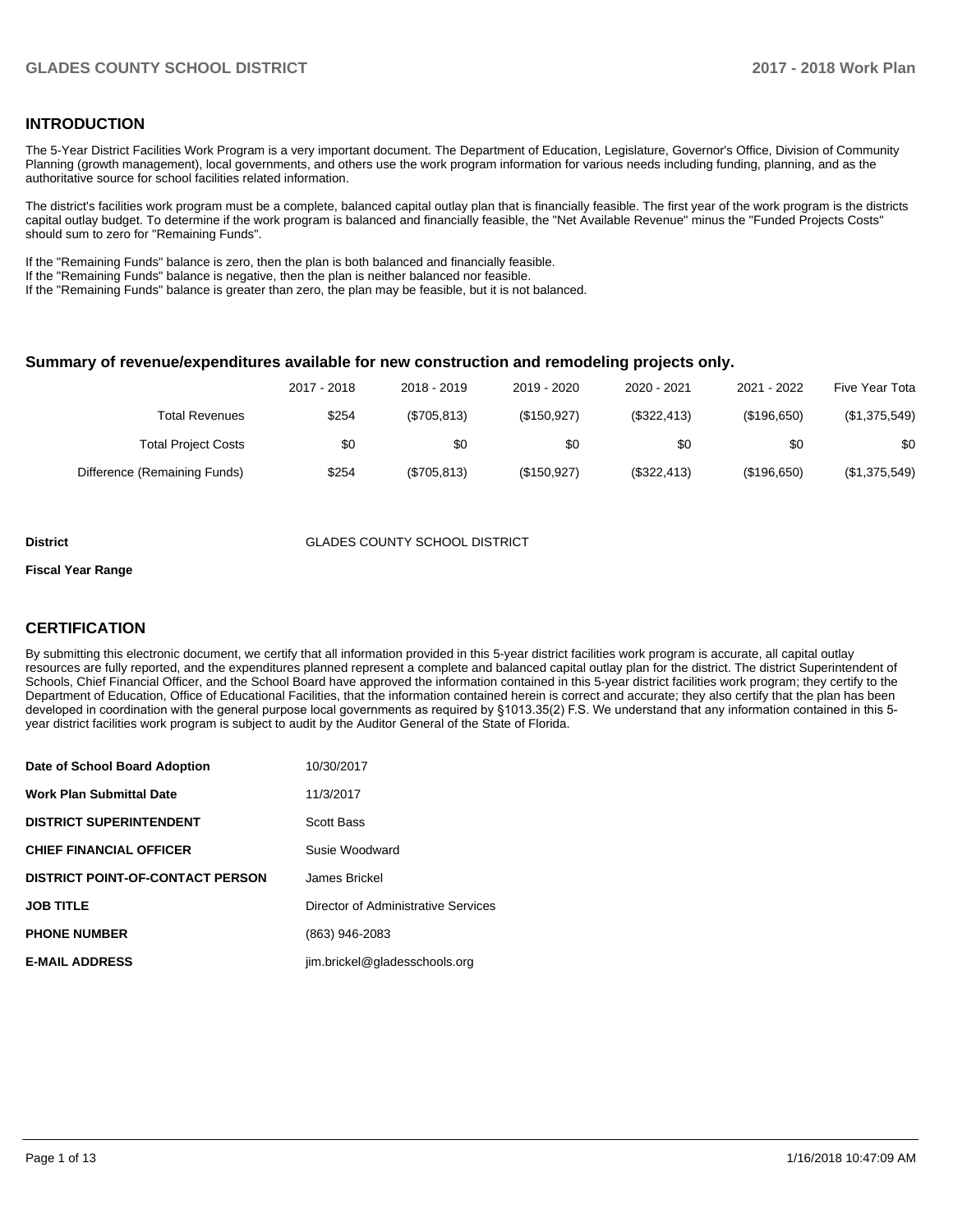# **Expenditures**

## **Expenditure for Maintenance, Repair and Renovation from 1.50-Mills and PECO**

Annually, prior to the adoption of the district school budget, each school board must prepare a tentative district facilities work program that includes a schedule of major repair and renovation projects necessary to maintain the educational and ancillary facilities of the district.

|                                  | Item                                                                                                                                                         |           | 2018 - 2019<br>Projected | 2019 - 2020<br>Projected | 2020 - 2021<br>Projected | 2021 - 2022<br>Projected | Total       |  |  |  |
|----------------------------------|--------------------------------------------------------------------------------------------------------------------------------------------------------------|-----------|--------------------------|--------------------------|--------------------------|--------------------------|-------------|--|--|--|
| Flooring                         |                                                                                                                                                              | \$10,000  | \$15,000                 | \$15,000                 | \$15,000                 | \$15,000                 | \$70,000    |  |  |  |
| Locations:                       | GLADES SUPERINTENDENT'S OFFICE, MOORE HAVEN ELEMENTARY, MOORE HAVEN MIDDLE/SENIOR HIGH, WEST GLADES<br><b>ELEMENTARY</b>                                     |           |                          |                          |                          |                          |             |  |  |  |
| Roofing                          |                                                                                                                                                              | \$30,000  | \$15,000                 | \$15,000                 | \$15,000                 | \$15,000                 | \$90.000    |  |  |  |
| Locations:                       | GLADES SUPERINTENDENT'S OFFICE, MOORE HAVEN ELEMENTARY, MOORE HAVEN MIDDLE/SENIOR HIGH, WEST GLADES<br><b>ELEMENTARY</b>                                     |           |                          |                          |                          |                          |             |  |  |  |
| Safety to Life                   |                                                                                                                                                              | \$10,000  | \$10,000                 | \$10,000                 | \$10,000                 | \$10,000                 | \$50,000    |  |  |  |
| Locations:                       | GLADES SUPERINTENDENT'S OFFICE, MOORE HAVEN ELEMENTARY, MOORE HAVEN MIDDLE/SENIOR HIGH, WEST GLADES<br>ELEMENTARY                                            |           |                          |                          |                          |                          |             |  |  |  |
| Fencing                          |                                                                                                                                                              | \$10,000  | \$5,000                  | \$5,000                  | \$5,000                  | \$5,000                  | \$30,000    |  |  |  |
| Locations:                       | GLADES SUPERINTENDENT'S OFFICE, MOORE HAVEN ELEMENTARY, MOORE HAVEN MIDDLE/SENIOR HIGH, TRANSPORTATION<br><b>FACILITY, WEST GLADES ELEMENTARY</b>            |           |                          |                          |                          |                          |             |  |  |  |
| Parking                          |                                                                                                                                                              | \$5.000   | \$450.000                | \$5.000                  | \$5.000                  | \$5,000                  | \$470.000   |  |  |  |
| Locations:                       | GLADES SUPERINTENDENT'S OFFICE, MOORE HAVEN ELEMENTARY, MOORE HAVEN MIDDLE/SENIOR HIGH, WEST GLADES<br><b>ELEMENTARY</b>                                     |           |                          |                          |                          |                          |             |  |  |  |
| Electrical                       |                                                                                                                                                              | \$10,000  | \$10.000                 | \$10.000                 | \$10,000                 | \$10,000                 | \$50.000    |  |  |  |
| Locations:                       | GLADES SUPERINTENDENT'S OFFICE, MOORE HAVEN ELEMENTARY, MOORE HAVEN MIDDLE/SENIOR HIGH, WEST GLADES<br><b>ELEMENTARY</b>                                     |           |                          |                          |                          |                          |             |  |  |  |
| Fire Alarm                       |                                                                                                                                                              | \$10.000  | \$10,000                 | \$10,000                 | \$10,000                 | \$10,000                 | \$50,000    |  |  |  |
|                                  | Locations: MOORE HAVEN ELEMENTARY, MOORE HAVEN MIDDLE/SENIOR HIGH, WEST GLADES ELEMENTARY                                                                    |           |                          |                          |                          |                          |             |  |  |  |
| Telephone/Intercom System        |                                                                                                                                                              | \$21,000  | \$5,000                  | \$5,000                  | \$5,000                  | \$5,000                  | \$41,000    |  |  |  |
|                                  | Locations: GLADES SUPERINTENDENT'S OFFICE, MOORE HAVEN ELEMENTARY, MOORE HAVEN MIDDLE/SENIOR HIGH, TRANSPORTATION<br><b>FACILITY, WEST GLADES ELEMENTARY</b> |           |                          |                          |                          |                          |             |  |  |  |
| <b>Closed Circuit Television</b> |                                                                                                                                                              | \$50,000  | \$3.000                  | \$3.000                  | \$3.000                  | \$3.000                  | \$62,000    |  |  |  |
|                                  | Locations: MOORE HAVEN ELEMENTARY, MOORE HAVEN MIDDLE/SENIOR HIGH, WEST GLADES ELEMENTARY                                                                    |           |                          |                          |                          |                          |             |  |  |  |
| Paint                            |                                                                                                                                                              | \$12,000  | \$12,000                 | \$12,000                 | \$12,000                 | \$12,000                 | \$60,000    |  |  |  |
| Locations:                       | GLADES SUPERINTENDENT'S OFFICE, MOORE HAVEN ELEMENTARY, MOORE HAVEN MIDDLE/SENIOR HIGH, WEST GLADES<br><b>ELEMENTARY</b>                                     |           |                          |                          |                          |                          |             |  |  |  |
| Maintenance/Repair               |                                                                                                                                                              | \$20,000  | \$20,000                 | \$20,000                 | \$20,000                 | \$20,000                 | \$100,000   |  |  |  |
| Locations:                       | MOORE HAVEN ELEMENTARY, MOORE HAVEN MIDDLE/SENIOR HIGH, WEST GLADES ELEMENTARY                                                                               |           |                          |                          |                          |                          |             |  |  |  |
| <b>HVAC</b>                      |                                                                                                                                                              | \$170,000 | \$20,000                 | \$20,000                 | \$250.000                | \$20,000                 | \$480,000   |  |  |  |
| Locations:                       | GLADES SUPERINTENDENT'S OFFICE, MOORE HAVEN ELEMENTARY, MOORE HAVEN MIDDLE/SENIOR HIGH, WEST GLADES<br><b>ELEMENTARY</b>                                     |           |                          |                          |                          |                          |             |  |  |  |
|                                  | Sub Total:                                                                                                                                                   | \$358,000 | \$575,000                | \$130,000                | \$360,000                | \$130,000                | \$1,553,000 |  |  |  |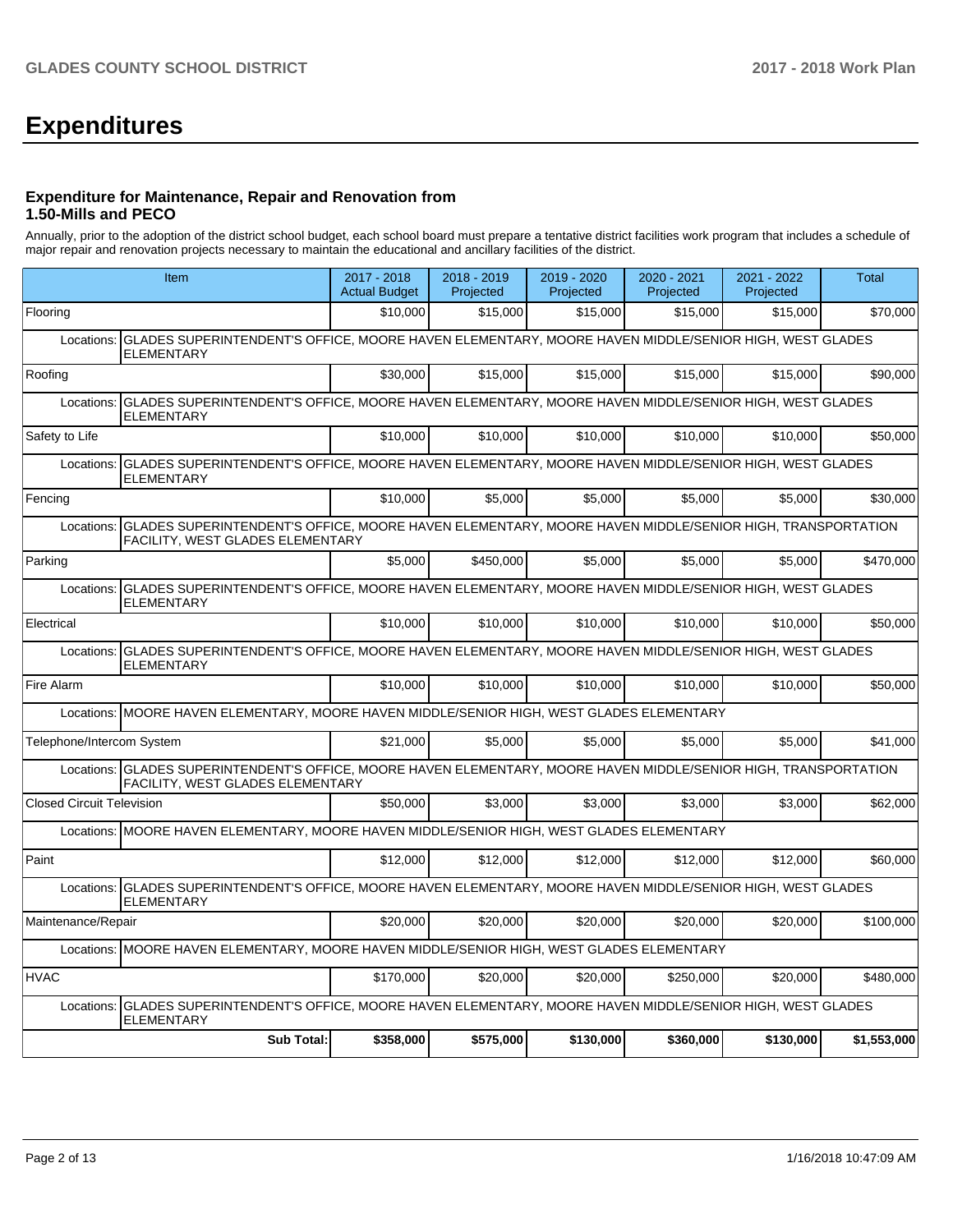## **GLADES COUNTY SCHOOL DISTRICT 2017 - 2018 Work Plan**

| PECO Maintenance Expenditures | \$29,746  | \$29,746  | \$29,746  | \$29,746  | \$29,746  | \$148.730   |
|-------------------------------|-----------|-----------|-----------|-----------|-----------|-------------|
| i.50 Mill Sub Total:İ         | \$813,402 | \$575,254 | \$100,254 | \$330,254 | \$100,254 | \$1.919.418 |

|                                                                                                                                                             | Other Items                      | 2017 - 2018<br><b>Actual Budget</b> | 2018 - 2019<br>Projected | $2019 - 2020$<br>Projected | 2020 - 2021<br>Projected | 2021 - 2022<br>Projected | <b>Total</b> |  |  |
|-------------------------------------------------------------------------------------------------------------------------------------------------------------|----------------------------------|-------------------------------------|--------------------------|----------------------------|--------------------------|--------------------------|--------------|--|--|
| To Charter School                                                                                                                                           |                                  | \$155, 148                          | \$0 <sub>1</sub>         | \$0                        | \$0                      | \$0                      | \$155,148    |  |  |
| Locations GLADES SUPERINTENDENT'S OFFICE, MOORE HAVEN ELEMENTARY, MOORE HAVEN MIDDLE/SENIOR HIGH, TRANSPORTATION<br><b>FACILITY. WEST GLADES ELEMENTARY</b> |                                  |                                     |                          |                            |                          |                          |              |  |  |
| WGS Shade Structure                                                                                                                                         |                                  | \$250,000                           | \$0 <sub>1</sub>         | \$0                        | \$0                      | \$0                      | \$250,000    |  |  |
|                                                                                                                                                             | Locations WEST GLADES ELEMENTARY |                                     |                          |                            |                          |                          |              |  |  |
| Site Improvement (Drainage) at WGS                                                                                                                          |                                  | \$50,000                            | \$0 <sub>1</sub>         | \$0                        | \$0                      | \$0                      | \$50,000     |  |  |
|                                                                                                                                                             | Locations WEST GLADES ELEMENTARY |                                     |                          |                            |                          |                          |              |  |  |
| <b>WGS Water plant</b>                                                                                                                                      |                                  | \$30,000                            | \$30,000                 | \$0                        | \$0                      | \$0                      | \$60,000     |  |  |
|                                                                                                                                                             | Locations WEST GLADES ELEMENTARY |                                     |                          |                            |                          |                          |              |  |  |
|                                                                                                                                                             | Total:                           | \$843,148                           | \$605,000                | \$130,000                  | \$360,000                | \$130,000                | \$2,068,148  |  |  |

## **Local 1.50 Mill Expenditure For Maintenance, Repair and Renovation**

Anticipated expenditures expected from local funding sources over the years covered by the current work plan.

| Item                                                         | 2017 - 2018<br><b>Actual Budget</b> | 2018 - 2019<br>Projected | 2019 - 2020<br>Projected | $2020 - 2021$<br>Projected | 2021 - 2022<br>Projected | <b>Total</b> |
|--------------------------------------------------------------|-------------------------------------|--------------------------|--------------------------|----------------------------|--------------------------|--------------|
| Remaining Maint and Repair from 1.5 Mills                    | \$813,402                           | \$575,254                | \$100,254                | \$330,254                  | \$100,254                | \$1,919,418  |
| Maintenance/Repair Salaries                                  | \$0                                 | \$0                      | \$0                      | \$0                        | \$0                      | \$0          |
| <b>School Bus Purchases</b>                                  | \$120,000                           | \$130,000                | \$130,000                | \$130,000                  | \$130,000                | \$640,000    |
| <b>Other Vehicle Purchases</b>                               | \$48,000                            | \$60,000                 | \$0                      | \$0                        | \$0                      | \$108,000    |
| Capital Outlay Equipment                                     | \$0                                 | \$0                      | \$0                      | \$0                        | \$0                      | \$0          |
| <b>Rent/Lease Payments</b>                                   | \$0                                 | \$0                      | \$0                      | \$0                        | \$0                      | \$0          |
| <b>COP Debt Service</b>                                      | \$0                                 | \$0                      | \$0                      | \$0                        | \$0                      | \$0          |
| Rent/Lease Relocatables                                      | \$0                                 | \$0                      | \$0                      | \$0                        | \$0                      | \$0          |
| <b>Environmental Problems</b>                                | \$0                                 | \$0                      | \$0                      | \$0                        | \$0                      | \$0          |
| ls.1011.14 Debt Service                                      | \$0                                 | \$0                      | \$0                      | \$0                        | \$0                      | \$0          |
| <b>Special Facilities Construction Account</b>               | \$0                                 | \$0                      | \$0                      | \$0                        | \$0                      | \$0          |
| Premiums for Property Casualty Insurance - 1011.71<br>(4a,b) | \$125,500                           | \$125,500                | \$125,000                | \$125,000                  | \$125,000                | \$626,000    |
| Qualified School Construction Bonds (QSCB)                   | \$0                                 | \$0                      | \$0                      | \$0                        | \$0                      | \$0          |
| Qualified Zone Academy Bonds (QZAB)                          | \$0                                 | \$0                      | \$0                      | \$0                        | \$0                      | \$0          |
| <b>Local Expenditure Totals:</b>                             | \$1,106,902                         | \$890,754                | \$355,254                | \$585,254                  | \$355,254                | \$3,293,418  |

## **Revenue**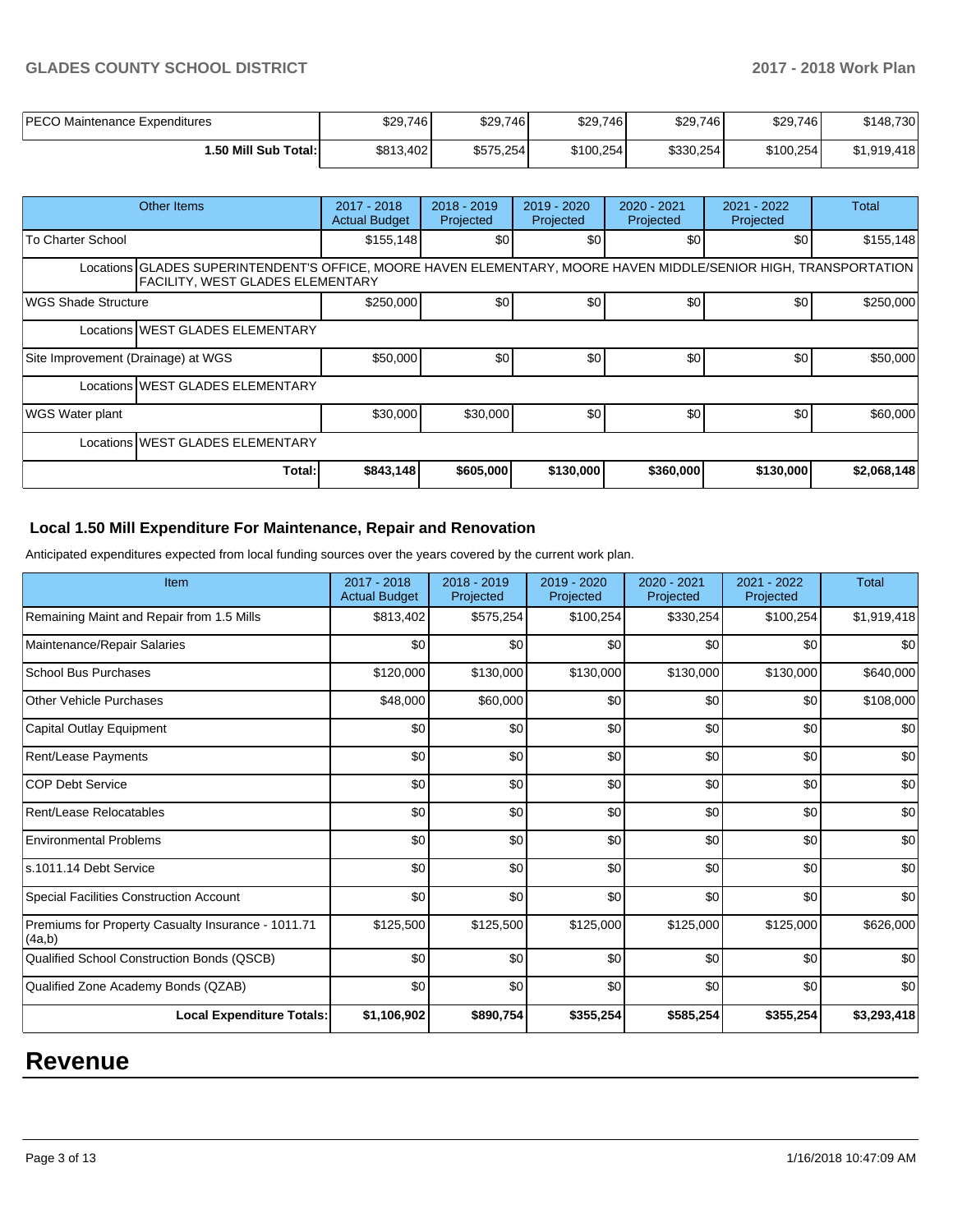## **1.50 Mill Revenue Source**

Schedule of Estimated Capital Outlay Revenue from each currently approved source which is estimated to be available for expenditures on the projects included in the tentative district facilities work program. All amounts are NET after considering carryover balances, interest earned, new COP's, 1011.14 and 1011.15 loans, etc. Districts cannot use 1.5-Mill funds for salaries except for those explicitly associated with maintenance/repair projects. (1011.71 (5), F.S.)

| <b>Item</b>                                                                         | Fund | $2017 - 2018$<br><b>Actual Value</b> | $2018 - 2019$<br>Projected | $2019 - 2020$<br>Projected | $2020 - 2021$<br>Projected | $2021 - 2022$<br>Projected | <b>Total</b>    |
|-------------------------------------------------------------------------------------|------|--------------------------------------|----------------------------|----------------------------|----------------------------|----------------------------|-----------------|
| $(1)$ Non-exempt property<br>lassessed valuation                                    |      | \$640,427,399                        | \$660,962,781              | \$681,037,743              | \$709,982,349              | \$740,766,253              | \$3,433,176,525 |
| $(2)$ The Millege projected for<br>discretionary capital outlay per<br>ls.1011.71   |      | 1.50                                 | 0.00                       | 0.00                       | 0.00                       | 0.00                       |                 |
| $(3)$ Full value of the 1.50-Mill<br>discretionary capital outlay per<br>ls.1011.71 |      | \$1,075,918                          | \$1,110,417                | \$1.144.143                | \$1,192,770                | \$1,244,487                | \$5,767,735     |
| $(4)$ Value of the portion of the 1.50<br>-Mill ACTUALLY levied                     | 370  | \$922,215                            | \$0                        | \$0                        | \$0                        | \$0                        | \$922,215       |
| $(5)$ Difference of lines $(3)$ and $(4)$                                           |      | \$153,703                            | \$1,110,417                | \$1,144,143                | \$1,192,770                | \$1,244,487                | \$4,845,520     |

## **PECO Revenue Source**

The figure in the row designated "PECO Maintenance" will be subtracted from funds available for new construction because PECO maintenance dollars cannot be used for new construction.

| <b>Item</b>                          | Fund         | 2017 - 2018<br><b>Actual Budget</b> | $2018 - 2019$<br>Projected | 2019 - 2020<br>Projected | $2020 - 2021$<br>Projected | 2021 - 2022<br>Projected | Total     |
|--------------------------------------|--------------|-------------------------------------|----------------------------|--------------------------|----------------------------|--------------------------|-----------|
| <b>IPECO New Construction</b>        | 340 <b>I</b> | \$0                                 | \$0                        | \$22.636                 | \$80.150                   | \$100.471                | \$203,257 |
| <b>PECO Maintenance Expenditures</b> |              | \$29.746                            | \$29.746                   | \$29.746                 | \$29.746                   | \$29.746                 | \$148,730 |
|                                      |              | \$29,746                            | \$29.746                   | \$52,382                 | \$109.896                  | \$130,217                | \$351,987 |

## **CO & DS Revenue Source**

Revenue from Capital Outlay and Debt Service funds.

| <b>Item</b>                               | Fund | $2017 - 2018$<br><b>Actual Budget</b> | $2018 - 2019$<br>Projected | 2019 - 2020<br>Projected | $2020 - 2021$<br>Projected | 2021 - 2022<br>Projected | <b>Total</b> |
|-------------------------------------------|------|---------------------------------------|----------------------------|--------------------------|----------------------------|--------------------------|--------------|
| ICO & DS Cash Flow-through<br>Distributed | 360  | \$57.605                              | \$57.605                   | \$57.605                 | \$57.605                   | \$57.605                 | \$288,025    |
| ICO & DS Interest on<br>Undistributed CO  | 360  | \$528                                 | \$528                      | \$528                    | \$528                      | \$528                    | \$2,640      |
|                                           |      | \$58,133                              | \$58,133                   | \$58.133                 | \$58.133                   | \$58,133                 | \$290,665    |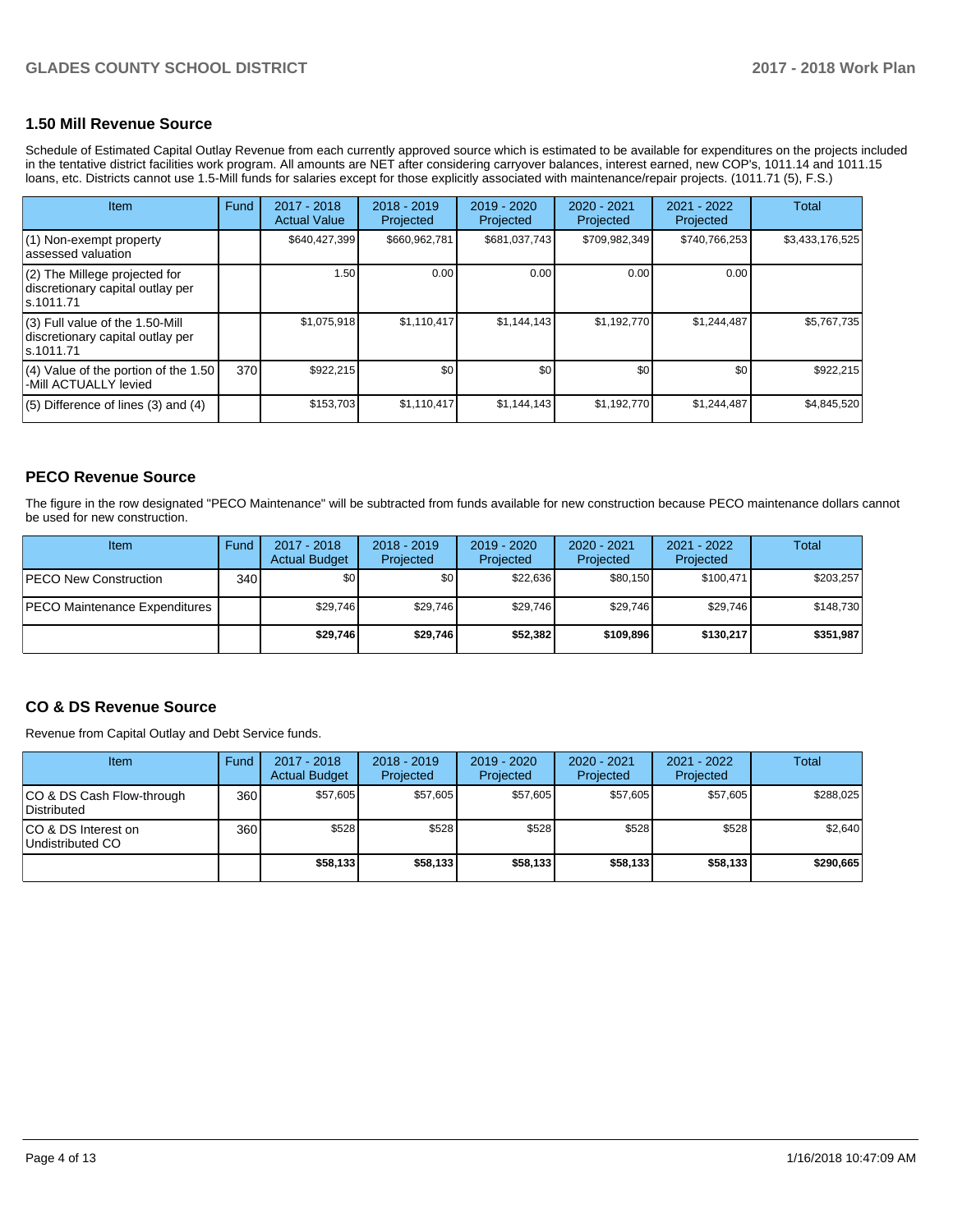## **Fair Share Revenue Source**

Nothing reported for this section. All legally binding commitments for proportionate fair-share mitigation for impacts on public school facilities must be included in the 5-year district work program.

## **Sales Surtax Referendum**

Specific information about any referendum for a 1-cent or 1/2-cent surtax referendum during the previous year.

**Did the school district hold a surtax referendum during the past fiscal year 2016 - 2017?**

No

## **Additional Revenue Source**

Any additional revenue sources

| Item                                                                                                                      | $2017 - 2018$<br><b>Actual Value</b> | $2018 - 2019$<br>Projected | 2019 - 2020<br>Projected | $2020 - 2021$<br>Projected | $2021 - 2022$<br>Projected | <b>Total</b> |
|---------------------------------------------------------------------------------------------------------------------------|--------------------------------------|----------------------------|--------------------------|----------------------------|----------------------------|--------------|
| Grants from local governments or not-for-<br>profit organizations                                                         | \$0                                  | \$0                        | \$0                      | \$0                        | \$0                        | \$0          |
| Interest, Including Profit On Investment                                                                                  | \$2,250                              | \$2,250                    | \$0                      | \$0                        | \$0                        | \$4,500      |
| Revenue from Bonds pledging proceeds<br>from 1 cent or 1/2 cent Sales Surtax                                              | \$0                                  | \$0                        | \$0                      | \$0                        | \$0                        | \$0          |
| <b>Total Fund Balance Carried Forward</b>                                                                                 | \$0                                  | \$0                        | \$0                      | \$0                        | \$0                        | \$0          |
| General Capital Outlay Obligated Fund<br><b>Balance Carried Forward From Total</b><br><b>Fund Balance Carried Forward</b> | \$0                                  | \$0                        | \$0                      | \$0                        | \$0                        | \$0          |
| <b>Special Facilities Construction Account</b>                                                                            | \$0                                  | \$0                        | \$0                      | \$0                        | \$0                        | \$0          |
| One Cent - 1/2 Cent Sales Surtax Debt<br>Service From Total Fund Balance Carried<br>Forward                               | \$0                                  | \$0                        | \$0                      | \$0                        | \$0                        | \$0          |
| Capital Outlay Projects Funds Balance<br><b>Carried Forward From Total Fund</b><br><b>Balance Carried Forward</b>         | \$0                                  | \$0                        | \$0                      | \$0                        | \$0                        | \$0          |
| Proceeds from a s.1011.14/15 F.S. Loans                                                                                   | \$0                                  | \$0                        | \$0                      | \$0                        | \$0                        | \$0          |
| District Bonds - Voted local bond<br>referendum proceeds per s.9, Art VII<br><b>State Constitution</b>                    | \$0                                  | \$0                        | \$0                      | \$0                        | \$0                        | \$0          |
| Proceeds from Special Act Bonds                                                                                           | \$0                                  | \$0                        | \$0                      | \$0                        | \$0                        | \$0          |
| Estimated Revenue from CO & DS Bond<br>Sale                                                                               | \$0                                  | \$0                        | \$0                      | \$0                        | \$0                        | \$0          |
| Proceeds from Voted Capital<br>Improvements millage                                                                       | \$0                                  | \$0                        | \$0                      | \$0                        | \$0                        | \$0          |
| Other Revenue for Other Capital Projects                                                                                  | \$0                                  | \$0                        | \$0                      | \$0                        | \$0                        | \$0          |
| Proceeds from 1/2 cent sales surtax<br>authorized by school board                                                         | \$0                                  | \$0                        | \$0                      | \$0                        | \$0                        | \$0          |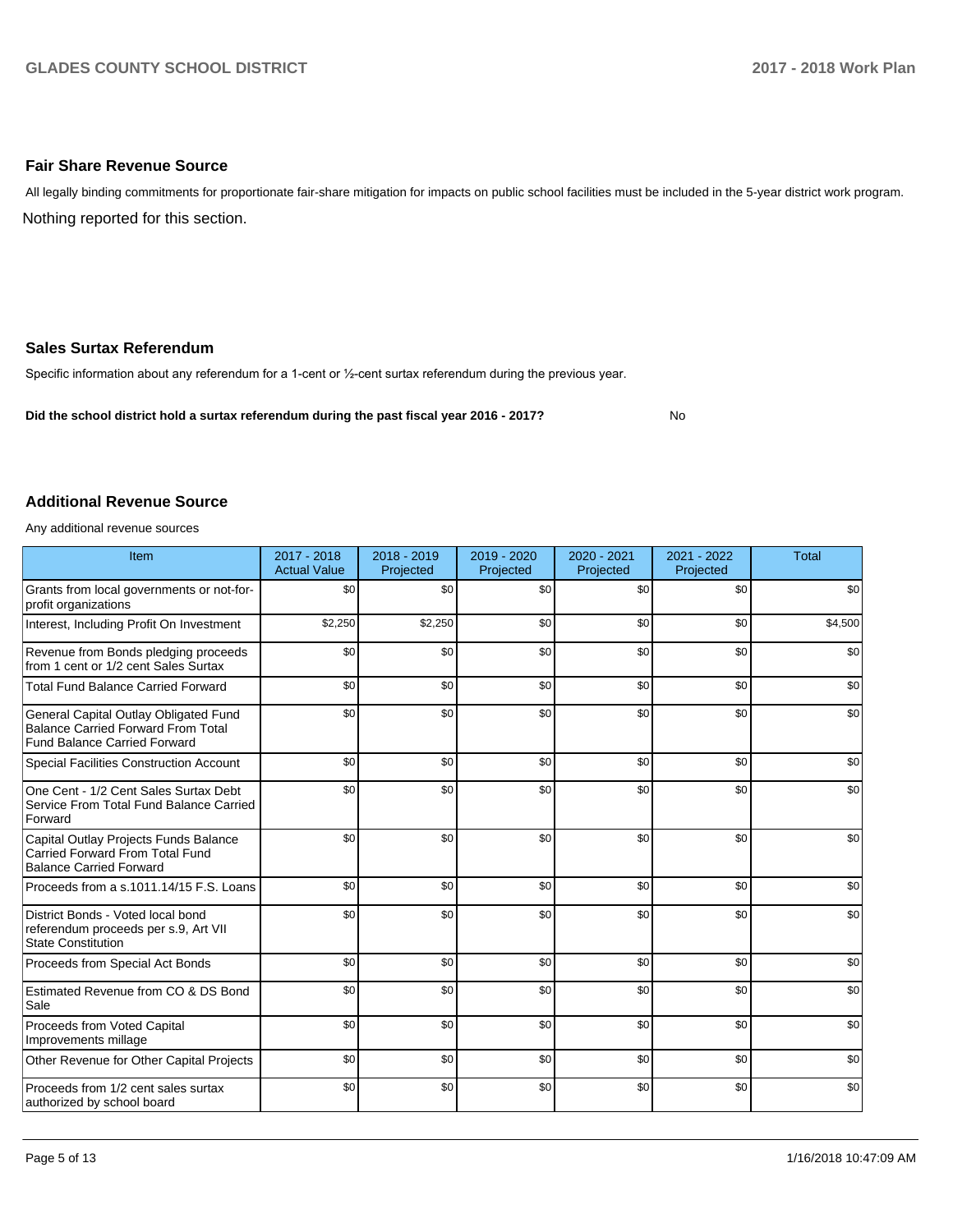## **GLADES COUNTY SCHOOL DISTRICT 2017 - 2018 Work Plan**

| Proceeds from local governmental<br>linfrastructure sales surtax                    | \$0       | \$0       | \$0       | \$0       | \$0 | \$0       |
|-------------------------------------------------------------------------------------|-----------|-----------|-----------|-----------|-----|-----------|
| Proceeds from Certificates of<br>Participation (COP's) Sale                         | \$0       | \$0       | \$0       | \$0       | \$0 | \$0       |
| Classrooms First Bond proceeds amount<br>authorized in FY 1997-98                   | \$124,558 | \$124,558 | \$123,558 | \$124,558 | \$0 | \$497,232 |
| Classrooms for Kids                                                                 | \$0       | \$0       | \$0       | \$0       | \$0 | \$0       |
| District Equity Recognition                                                         | \$0       | \$0       | \$0       | \$0       | \$0 | \$0       |
| Federal Grants                                                                      | \$0       | \$0       | \$0       | \$0       | \$0 | \$0       |
| Proportionate share mitigation (actual<br>cash revenue only, not in kind donations) | \$0       | \$0       | \$0       | \$0       | \$0 | \$0       |
| Impact fees received                                                                | \$0       | \$0       | \$0       | \$0       | \$0 | \$0       |
| Private donations                                                                   | \$0       | \$0       | \$0       | \$0       | \$0 | \$0       |
| <b>Subtotal</b>                                                                     | \$126,808 | \$126,808 | \$123,558 | \$124,558 | \$0 | \$501,732 |

## **Total Revenue Summary**

| Item Name                                                  | $2017 - 2018$<br><b>Budget</b> | $2018 - 2019$<br>Projected | 2019 - 2020<br>Projected | $2020 - 2021$<br>Projected | $2021 - 2022$<br>Projected | <b>Five Year Total</b> |
|------------------------------------------------------------|--------------------------------|----------------------------|--------------------------|----------------------------|----------------------------|------------------------|
| Local 1.5 Mill Discretionary Capital Outlay<br>l Revenue   | \$922,215                      | \$0                        | \$0                      | \$0                        | \$0                        | \$922,215              |
| PECO and 1.5 Mill Maint and Other 1.5<br>Mill Expenditures | (\$1,106,902)                  | (S890.754)                 | (\$355,254)              | $(\$585,254)$              | (\$355, 254)               | $(\$3,293,418)$        |
| <b>PECO Maintenance Revenue</b>                            | \$29,746                       | \$29,746                   | \$29,746                 | \$29,746                   | \$29,746                   | \$148,730              |
| <b>Available 1.50 Mill for New</b><br>  Construction       | (\$184,687)                    | (\$890,754)                | (\$355,254)              | (\$585,254)                | (\$355,254)                | (\$2,371,203)          |

| <b>Item Name</b>                     | 2017 - 2018<br><b>Budget</b> | $2018 - 2019$<br>Projected | 2019 - 2020<br>Projected | 2020 - 2021<br>Projected | 2021 - 2022<br>Projected | <b>Five Year Total</b> |
|--------------------------------------|------------------------------|----------------------------|--------------------------|--------------------------|--------------------------|------------------------|
| ICO & DS Revenue                     | \$58,133                     | \$58,133                   | \$58,133                 | \$58,133                 | \$58,133                 | \$290,665              |
| <b>PECO New Construction Revenue</b> | \$0                          | \$0 <sub>1</sub>           | \$22,636                 | \$80,150                 | \$100,471                | \$203,257              |
| Other/Additional Revenue             | \$126,808                    | \$126,808                  | \$123,558                | \$124,558                | \$0                      | \$501,732              |
| <b>Total Additional Revenuel</b>     | \$184,941                    | \$184.941                  | \$204.327                | \$262,841                | \$158,604                | \$995,654              |
| <b>Total Available Revenue</b>       | \$254                        | ( \$705, 813)              | $($ \$150,927)           | $($ \$322,413)           | $($ \$196,650)           | (\$1,375,549)          |

# **Project Schedules**

## **Capacity Project Schedules**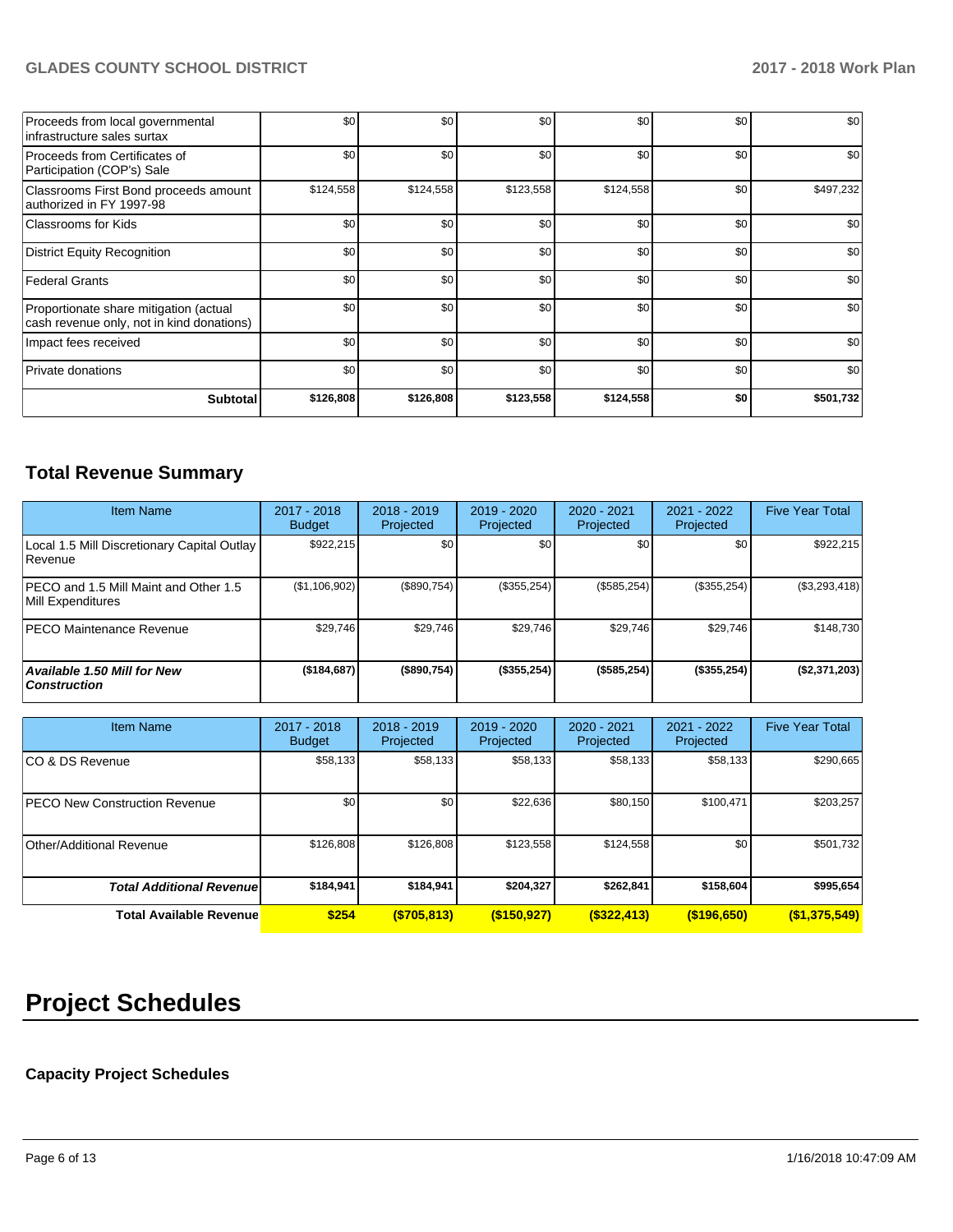A schedule of capital outlay projects necessary to ensure the availability of satisfactory classrooms for the projected student enrollment in K-12 programs.

Nothing reported for this section.

Nothing reported for this section.

## **Other Project Schedules**

Major renovations, remodeling, and additions of capital outlay projects that do not add capacity to schools.

| <b>Project Description</b>             | Location                                   | 2017 - 2018<br>Actual Budget | 2018 - 2019<br>Projected | $2019 - 2020$<br>Projected | 2020 - 2021<br>Projected | 2021 - 2022<br>Projected | <b>Total</b> | Funded |
|----------------------------------------|--------------------------------------------|------------------------------|--------------------------|----------------------------|--------------------------|--------------------------|--------------|--------|
| Physical<br>Education/Storage/Restroom | <b>IMOORE HAVEN</b><br>IMIDDLE/SENIOR HIGH | \$110,000                    | \$0 <sub>1</sub>         | \$0 <sub>1</sub>           | \$0 <sub>1</sub>         | \$0                      | \$110,000 No |        |
|                                        |                                            | \$110,000                    | \$0                      | \$0                        | \$0                      | \$O                      | \$110,000    |        |

## **Additional Project Schedules**

Any projects that are not identified in the last approved educational plant survey.

| <b>Project Description</b>           | Location                                            | <b>Num</b> | 2017 - 2018<br>Classroom Actual Budget | $2018 - 2019$<br>Projected | 2019 - 2020<br>Projected | 2020 - 2021<br>Projected | $2021 - 2022$<br>Projected | Total          | Funded |
|--------------------------------------|-----------------------------------------------------|------------|----------------------------------------|----------------------------|--------------------------|--------------------------|----------------------------|----------------|--------|
| Classroom Wing<br>Addition           | <b>WEST GLADES</b><br><b>IELEMENTARY</b>            |            | \$0                                    | \$7,000,000                | \$0 <sub>1</sub>         | \$0                      | \$0                        | \$7,000,000 No |        |
| Classroom Wing<br>Addition/Expansion | <b>MOORE HAVEN</b><br><b>MIDDLE/SENIOR</b><br>IHIGH |            | \$0 <sub>1</sub>                       | \$0                        | \$0                      | \$8,000,000              | \$0                        | \$8,000,000 No |        |
|                                      |                                                     |            | \$0                                    | \$7,000,000                | \$0                      | \$8,000,000              | \$0                        | \$15,000,000   |        |

## **Non Funded Growth Management Project Schedules**

Schedule indicating which projects, due to planned development, that CANNOT be funded from current revenues projected over the next five years.

| <b>Project Description</b>                                             | $2017 - 2018$<br>Actual Budget | $2018 - 2019$<br>Projected | $2019 - 2020$<br>Projected | $2020 - 2021$<br>Projected | 2021 - 2022<br>Projected | Total          | Funded |
|------------------------------------------------------------------------|--------------------------------|----------------------------|----------------------------|----------------------------|--------------------------|----------------|--------|
| Moore Haven Middle/Senior<br>High Classroom Wing<br>Addition/Expansion | \$0                            | \$0                        | \$0                        | \$8,000,000                | \$0                      | \$8,000,000 No |        |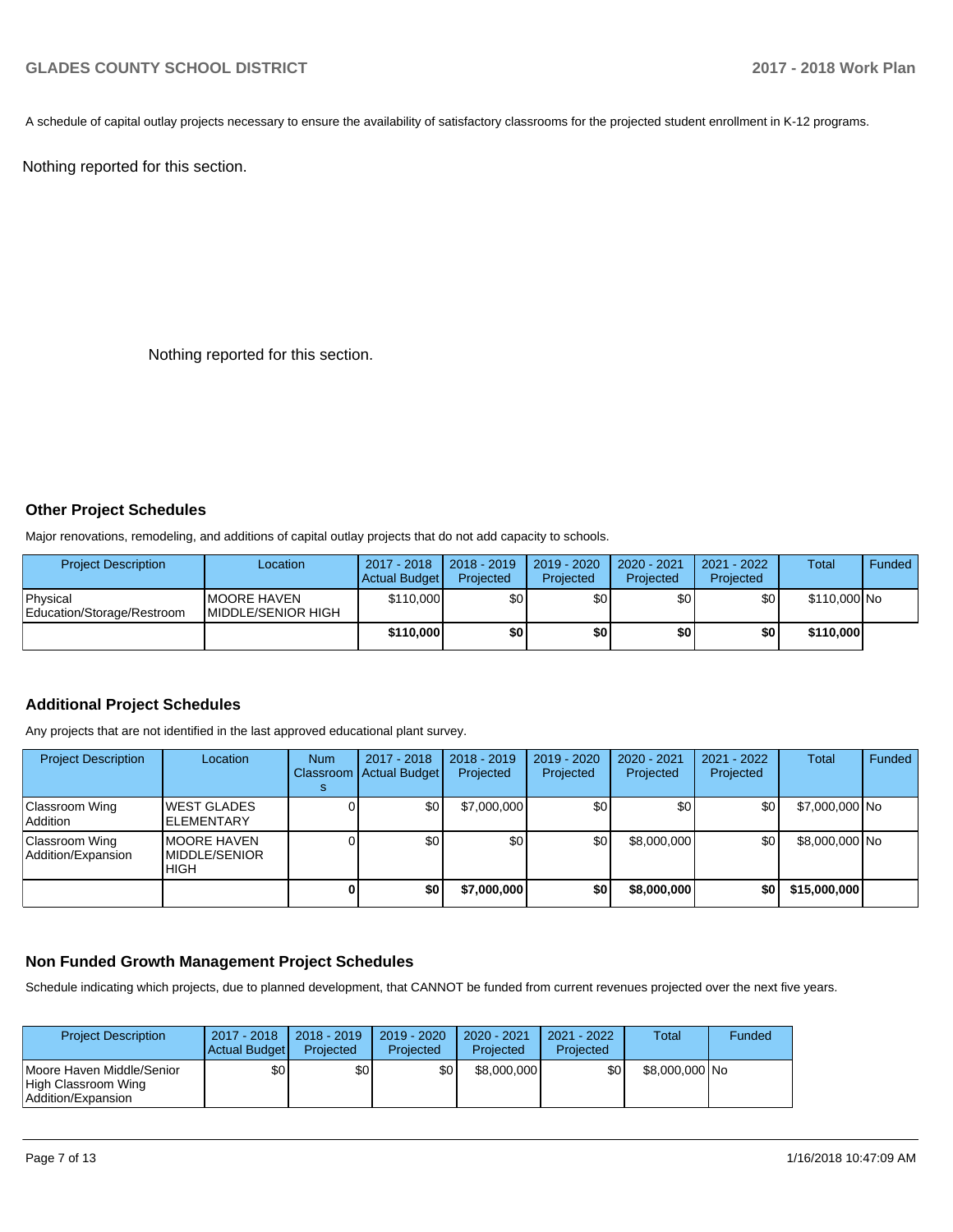| West Glades Elementary<br>Classroom Wing Addition | \$0 | \$7,000,000 | \$0 I | \$٥Ι        | \$0   | \$7,000,000 No |  |
|---------------------------------------------------|-----|-------------|-------|-------------|-------|----------------|--|
|                                                   | \$0 | \$7,000,000 | \$0 I | \$8,000,000 | \$0 I | \$15,000,000   |  |

## **Tracking**

## **Capacity Tracking**

| Location                                 | $2017 -$<br>2018 Satis.<br>Stu. Sta. | Actual<br>$2017 -$<br><b>2018 FISH</b><br>Capacity | Actual<br>$2016 -$<br>2017<br><b>COFTE</b> | # Class<br><b>Rooms</b> | Actual<br>Average<br>$2017 -$<br>2018 Class<br><b>Size</b> | Actual<br>$2017 -$<br>2018<br><b>Utilization</b> | <b>New</b><br>Stu.<br>Capacity | <b>New</b><br>Rooms to<br>be<br>Added/Re<br>moved | Projected<br>$2021 -$<br>2022<br><b>COFTE</b> | Projected<br>$2021 -$<br>2022<br><b>Utilization</b> | Projected<br>$2021 -$<br>2022 Class<br><b>Size</b> |
|------------------------------------------|--------------------------------------|----------------------------------------------------|--------------------------------------------|-------------------------|------------------------------------------------------------|--------------------------------------------------|--------------------------------|---------------------------------------------------|-----------------------------------------------|-----------------------------------------------------|----------------------------------------------------|
| IMOORE HAVEN<br>MIDDLE/SENIOR HIGH       | 736                                  | 662                                                | 433                                        | 37                      | 12                                                         | 65.00 %                                          | 345                            | 14                                                | 483                                           | 48.00 %                                             | 9                                                  |
| IMOORE HAVEN<br>IELEMENTARY              | 631                                  | 631                                                | 403                                        | 34                      | 12 <sub>1</sub>                                            | 64.00 %                                          | ΟI                             |                                                   | 402                                           | 64.00 %                                             | 12                                                 |
| <b>BOOKER T</b><br>IWASHINGTON           |                                      |                                                    |                                            |                         | $\Omega$                                                   | 0.00 %                                           |                                |                                                   | 0                                             | 0.00%                                               | 0                                                  |
| <b>IWEST GLADES</b><br><b>ELEMENTARY</b> | 765                                  | 688                                                | 559                                        | 36                      | 16                                                         | 81.00 %                                          | 220                            | 13                                                | 593                                           | 65.00 %                                             | 12                                                 |
|                                          | 2,132                                | 1,981                                              | 1,394                                      | 107                     | 13                                                         | 70.36 %                                          | 565                            | 27                                                | 1,478                                         | 58.05 %                                             | 11                                                 |

The COFTE Projected Total (1,478) for 2021 - 2022 must match the Official Forecasted COFTE Total (1,478 ) for 2021 - 2022 before this section can be completed. In the event that the COFTE Projected Total does not match the Official forecasted COFTE, then the Balanced Projected COFTE Table should be used to balance COFTE.

| Projected COFTE for 2021 - 2022 |       |  |  |  |  |  |
|---------------------------------|-------|--|--|--|--|--|
| Elementary (PK-3)               | 465   |  |  |  |  |  |
| Middle (4-8)                    | 676   |  |  |  |  |  |
| High (9-12)                     | 337   |  |  |  |  |  |
|                                 | 1,478 |  |  |  |  |  |

| <b>Grade Level Type</b> | <b>Balanced Projected</b><br>COFTE for 2021 - 2022 |
|-------------------------|----------------------------------------------------|
| Elementary (PK-3)       |                                                    |
| Middle $(4-8)$          |                                                    |
| High (9-12)             |                                                    |
|                         | 1,478                                              |

## **Relocatable Replacement**

Number of relocatable classrooms clearly identified and scheduled for replacement in the school board adopted financially feasible 5-year district work program.

| -ocation                               | $-2018$<br>2017 | $2018 - 2019$ | $2019 - 2020$ | 2020 - 2021 | $-2022'$<br>2021 | Year 5 Total |
|----------------------------------------|-----------------|---------------|---------------|-------------|------------------|--------------|
| <b>Total Relocatable Replacements:</b> |                 |               |               |             |                  | 0            |

## **Charter Schools Tracking**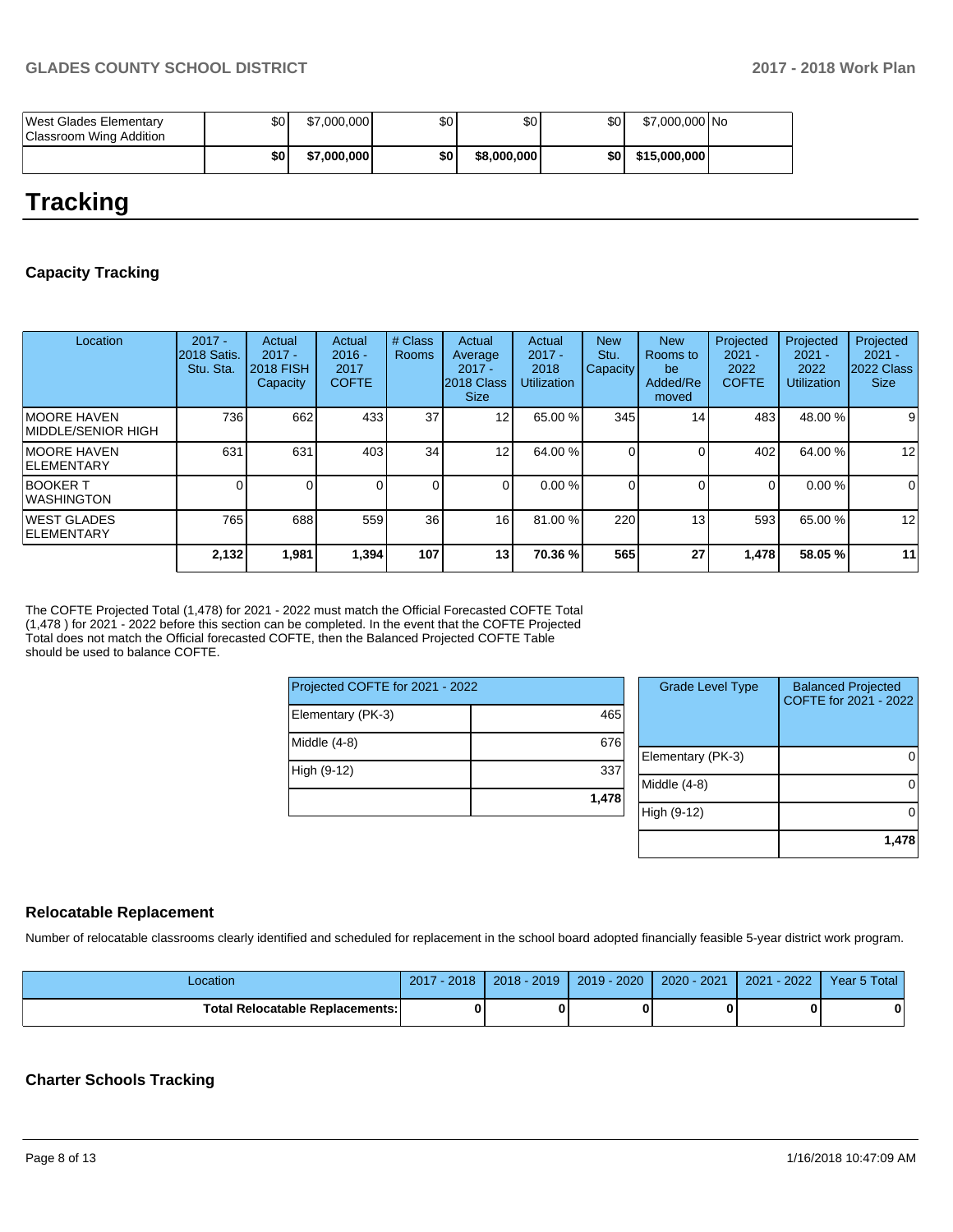Information regarding the use of charter schools.

Nothing reported for this section.

## **Special Purpose Classrooms Tracking**

The number of classrooms that will be used for certain special purposes in the current year, by facility and type of classroom, that the district will, 1), not use for educational purposes, and 2), the co-teaching classrooms that are not open plan classrooms and will be used for educational purposes.

| School | School Type                          | $\#$ of Elementary $\#$ of Middle 4-8<br><b>K-3 Classrooms L</b>       | <b>Classrooms</b> | $#$ of High 9-12<br><b>Classrooms</b>  | # of $ESE$<br><b>Classrooms</b> | # of Combo<br><b>Classrooms</b> | Total<br><b>Classrooms</b> |
|--------|--------------------------------------|------------------------------------------------------------------------|-------------------|----------------------------------------|---------------------------------|---------------------------------|----------------------------|
|        | <b>Total Educational Classrooms:</b> |                                                                        |                   |                                        |                                 |                                 | 0                          |
| School | School Type                          | $\sharp$ of Elementary $\sharp$ of Middle 4-8<br><b>K-3 Classrooms</b> | <b>Classrooms</b> | $\#$ of High 9-12<br><b>Classrooms</b> | # of $ESE$<br>Classrooms        | # of Combo<br><b>Classrooms</b> | Total<br><b>Classrooms</b> |

**Total Co-Teaching Classrooms: 0 0 0 0 0 0**

## **Infrastructure Tracking**

**Necessary offsite infrastructure requirements resulting from expansions or new schools. This section should include infrastructure information related to capacity project schedules and other project schedules (Section 4).** 

West Glades School's Water and Wastewater Treatment Plants will need to be expanded when the new classroom wing is added.

**Proposed location of planned facilities, whether those locations are consistent with the comprehensive plans of all affected local governments, and recommendations for infrastructure and other improvements to land adjacent to existing facilities. Provisions of 1013.33(12), (13) and (14) and 1013.36 must be addressed for new facilities planned within the 1st three years of the plan (Section 5).** 

Not Specified

**Consistent with Comp Plan?** No

## **Net New Classrooms**

The number of classrooms, by grade level and type of construction, that were added during the last fiscal year.

| List the net new classrooms added in the 2016 - 2017 fiscal year.                                                                                       |                              |                            | List the net new classrooms to be added in the 2017 - 2018 fiscal<br>vear. |                        |                              |                            |                                |                        |
|---------------------------------------------------------------------------------------------------------------------------------------------------------|------------------------------|----------------------------|----------------------------------------------------------------------------|------------------------|------------------------------|----------------------------|--------------------------------|------------------------|
| "Classrooms" is defined as capacity carrying classrooms that are added to increase<br>capacity to enable the district to meet the Class Size Amendment. |                              |                            | Totals for fiscal year 2017 - 2018 should match totals in Section 15A.     |                        |                              |                            |                                |                        |
| Location                                                                                                                                                | $2016 - 2017$ #<br>Permanent | $2016 - 2017$ #<br>Modular | $2016 - 2017$ #<br>Relocatable                                             | $2016 - 2017$<br>Total | $2017 - 2018$ #<br>Permanent | $2017 - 2018$ #<br>Modular | $2017 - 2018$ #<br>Relocatable | $2017 - 2018$<br>Total |
| Elementary (PK-3)                                                                                                                                       |                              |                            |                                                                            |                        |                              |                            |                                | 0                      |
| Middle (4-8)                                                                                                                                            |                              |                            |                                                                            |                        |                              |                            |                                | $\Omega$               |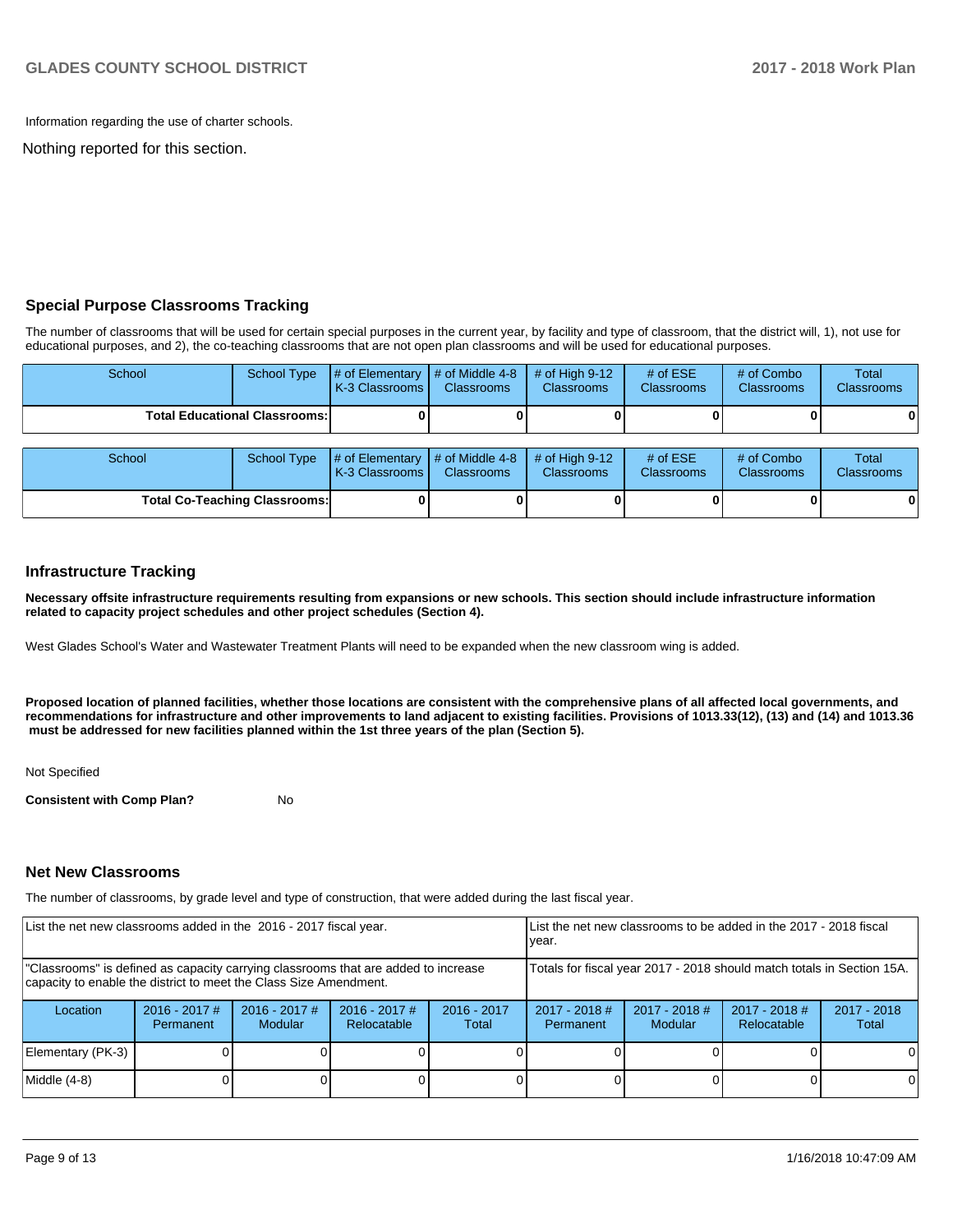| High (9-12) |  |  |  |   | . <i>.</i> |
|-------------|--|--|--|---|------------|
|             |  |  |  | 0 |            |

## **Relocatable Student Stations**

Number of students that will be educated in relocatable units, by school, in the current year, and the projected number of students for each of the years in the workplan.

| <b>Site</b>                     | 2017 - 2018 | 2018 - 2019 | 2019 - 2020 | 2020 - 2021 | 2021 - 2022 | 5 Year Average |
|---------------------------------|-------------|-------------|-------------|-------------|-------------|----------------|
| IMOORE HAVEN MIDDLE/SENIOR HIGH |             |             |             |             |             |                |
| <b>IMOORE HAVEN ELEMENTARY</b>  |             |             |             |             |             |                |
| <b>IWEST GLADES ELEMENTARY</b>  | 66          | 88          |             |             |             | 31             |
| <b>BOOKER T WASHINGTON</b>      |             |             |             |             |             |                |

| Totals for GLADES COUNTY SCHOOL DISTRICT          |       |       |       |       |       |                 |
|---------------------------------------------------|-------|-------|-------|-------|-------|-----------------|
| Total students in relocatables by year.           | 66 I  | 88    |       |       |       | 31 <sup>1</sup> |
| Total number of COFTE students projected by year. | 1,434 | 1,457 | 1.472 | 1.478 | 1.478 | 1.464           |
| Percent in relocatables by year.                  | 5%    | 6%    | 0%    | 0%    | 0%    | 2%              |

## **Leased Facilities Tracking**

Exising leased facilities and plans for the acquisition of leased facilities, including the number of classrooms and student stations, as reported in the educational plant survey, that are planned in that location at the end of the five year workplan.

| Location                        | # of Leased<br>Classrooms 2017 -<br>2018 | <b>FISH Student</b><br><b>Stations</b> | Owner | # of Leased<br>Classrooms 2021 -<br>2022 | <b>FISH Student</b><br><b>Stations</b> |
|---------------------------------|------------------------------------------|----------------------------------------|-------|------------------------------------------|----------------------------------------|
| IMOORE HAVEN MIDDLE/SENIOR HIGH |                                          |                                        |       |                                          |                                        |
| <b>IMOORE HAVEN ELEMENTARY</b>  |                                          |                                        |       |                                          |                                        |
| <b>BOOKER T WASHINGTON</b>      |                                          |                                        |       |                                          |                                        |
| <b>IWEST GLADES ELEMENTARY</b>  |                                          |                                        |       |                                          |                                        |
|                                 |                                          |                                        |       |                                          |                                        |

## **Failed Standard Relocatable Tracking**

Relocatable units currently reported by school, from FISH, and the number of relocatable units identified as 'Failed Standards'.

Nothing reported for this section.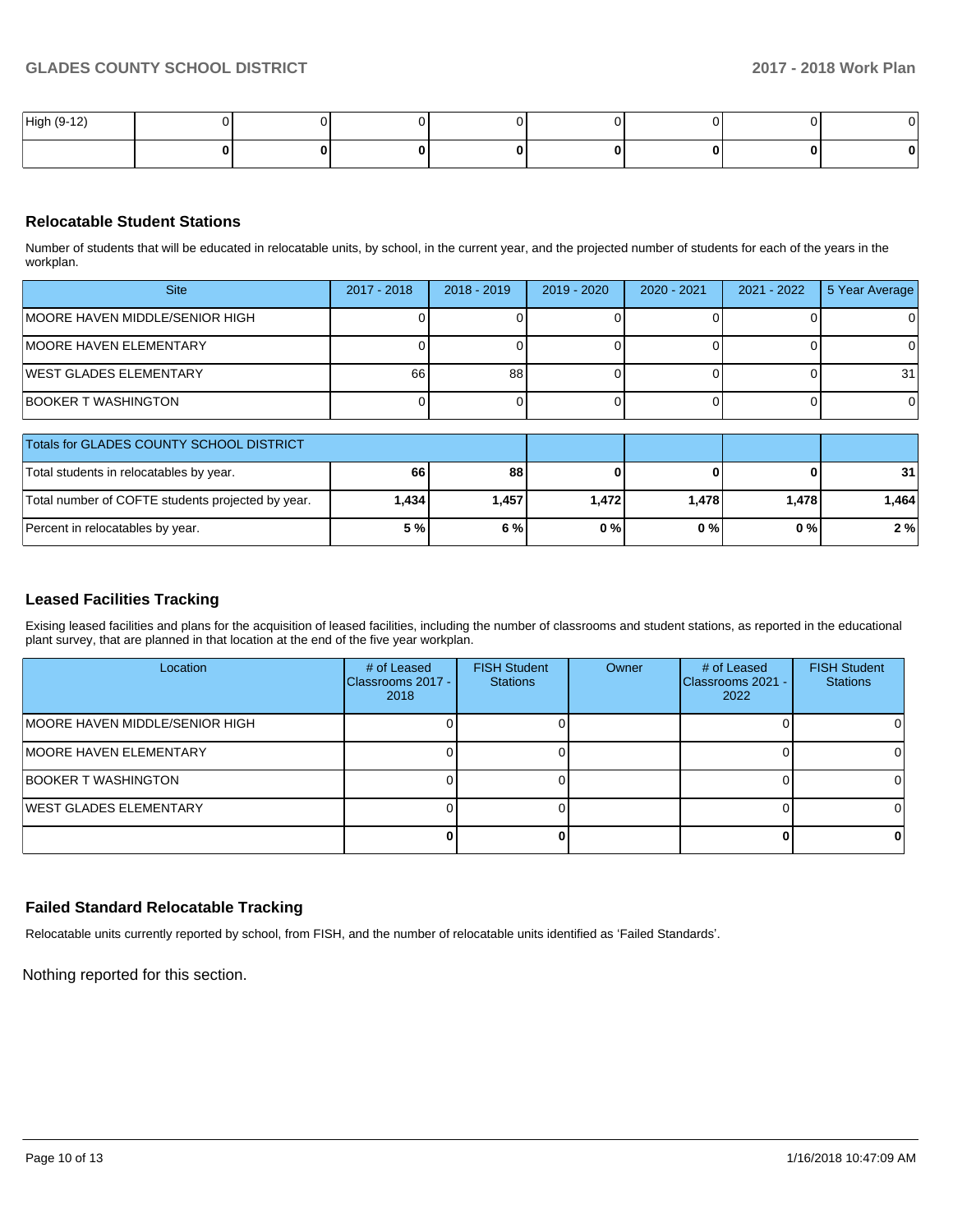# **Planning**

## **Class Size Reduction Planning**

**Plans approved by the school board that reduce the need for permanent student stations such as acceptable school capacity levels, redistricting, busing, year-round schools, charter schools, magnet schools, public-private partnerships, multitrack scheduling, grade level organization, block scheduling, or other alternatives.**

Currently the district does not plan to reduce the need for permanent student stations over the next five years.

## **School Closure Planning**

**Plans for the closure of any school, including plans for disposition of the facility or usage of facility space, and anticipated revenues.** 

None expected

## **Long Range Planning**

## **Ten-Year Maintenance**

District projects and locations regarding the projected need for major renovation, repair, and maintenance projects within the district in years 6-10 beyond the projects plans detailed in the five years covered by the work plan.

| Project                   | 2021 - 2022 / 2026 - 2027<br><b>Projected Cost</b> |
|---------------------------|----------------------------------------------------|
| Cafeteria Expansion MHMHS | \$3,000,000                                        |
|                           | \$3,000,000                                        |

## **Ten-Year Capacity**

Schedule of capital outlay projects projected to ensure the availability of satisfactory student stations for the projected student enrollment in K-12 programs for the future 5 years beyond the 5-year district facilities work program.

| Project                               | Location, Community, Quadrant or other<br>general location | 2021 - 2022 / 2026 - 2027<br><b>Projected Cost</b> |
|---------------------------------------|------------------------------------------------------------|----------------------------------------------------|
| Replace Moore Haven Elementary School | Moore Haven Elementary School                              | \$25,000,000                                       |
|                                       |                                                            | \$25,000,000                                       |

## **Ten-Year Planned Utilization**

Schedule of planned capital outlay projects identifying the standard grade groupings, capacities, and planned utilization rates of future educational facilities of the district for both permanent and relocatable facilities.

| Grade Level Projections         | <b>FISH</b><br><b>Student</b><br><b>Stations</b> | Actual 2016 -<br><b>2017 FISH</b><br>Capacity | Actual<br>$2016 -$<br>2017<br>COFTE | <b>Utilization</b> | Actual 2016 - 2017   Actual 2017 - 2018 / 2026 - 2027 new   Projected 2026 -   Projected 2026 -<br>Student Capacity to be added/removed   2027 COFTE | 2027 Utilization |
|---------------------------------|--------------------------------------------------|-----------------------------------------------|-------------------------------------|--------------------|------------------------------------------------------------------------------------------------------------------------------------------------------|------------------|
| Elementary - District<br>Totals | 631                                              | 6311                                          | 402.63                              | 63.87 %            |                                                                                                                                                      | 0.00%            |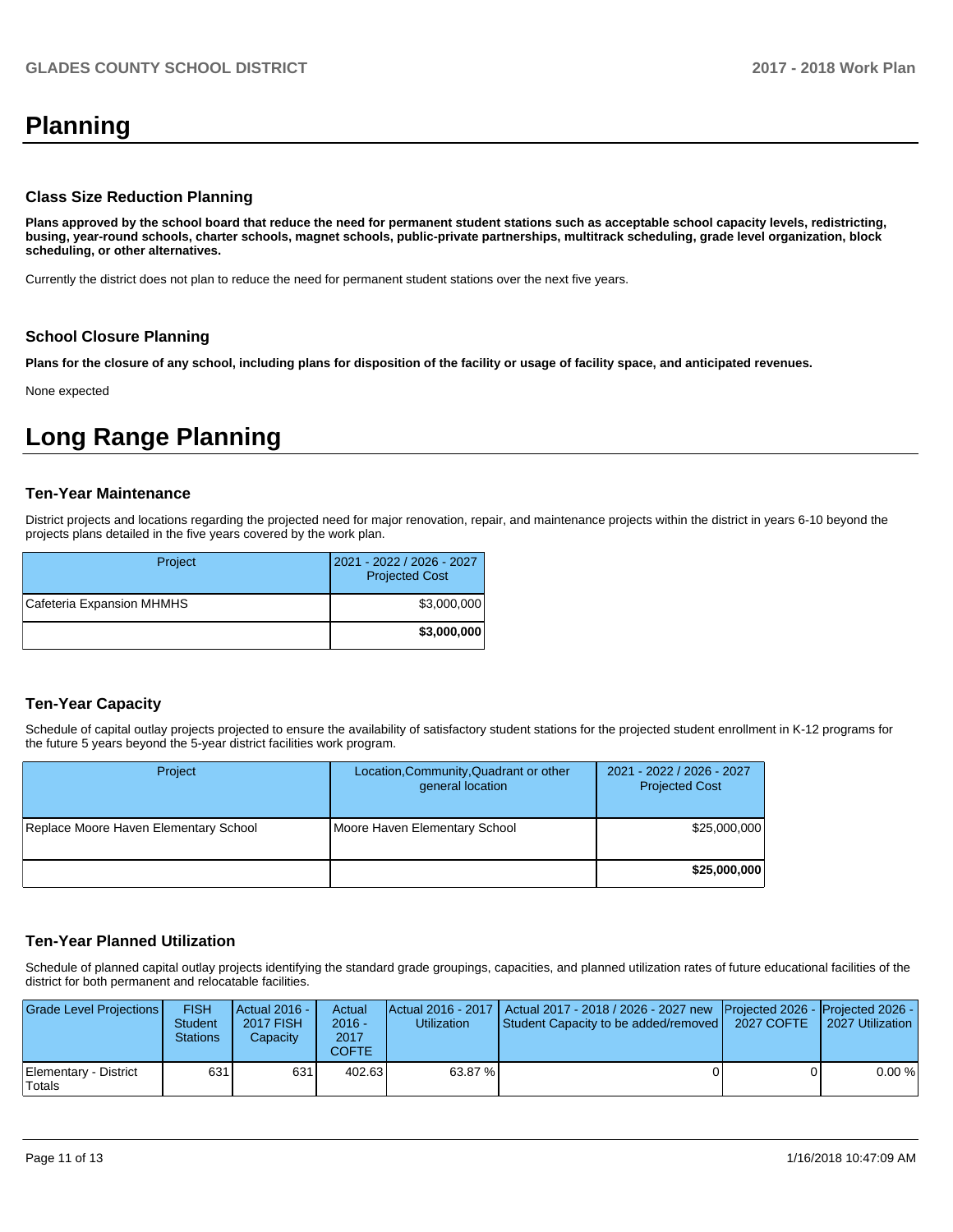|                          | 2,132 | 1.981 | 1.393.75 | 70.36 %   | 0 | 0.00% |
|--------------------------|-------|-------|----------|-----------|---|-------|
| Other - ESE, etc         |       |       | 0.00     | $0.00 \%$ |   | 0.00% |
| High - District Totals   |       |       | 0.00     | $0.00 \%$ |   | 0.00% |
| Middle - District Totals | .501  | .350  | 991.12   | 73.41 %   |   | 0.00% |

**Combination schools are included with the middle schools for student stations, capacity, COFTE and utilization purposes because these facilities all have a 90% utilization factor. Use this space to explain or define the grade groupings for combination schools.** 

No comments to report.

## **Ten-Year Infrastructure Planning**

**Proposed Location of Planned New, Remodeled, or New Additions to Facilities in 06 thru 10 out years (Section 28).**

West Glades Water and Wastewater Treatment Plant.

Plans for closure of any school, including plans for disposition of the facility or usage of facility space, and anticipated revenues in the 06 thru 10 out **years (Section 29).**

Nothing reported for this section.

#### **Twenty-Year Maintenance**

District projects and locations regarding the projected need for major renovation, repair, and maintenance projects within the district in years 11-20 beyond the projects plans detailed in the five years covered by the work plan.

Nothing reported for this section.

## **Twenty-Year Capacity**

Schedule of capital outlay projects projected to ensure the availability of satisfactory student stations for the projected student enrollment in K-12 programs for the future 11-20 years beyond the 5-year district facilities work program.

| Project                       | Location, Community, Quadrant or other<br>general location | 2026 - 2027 / 2036 - 2037<br><b>Projected Cost</b> |
|-------------------------------|------------------------------------------------------------|----------------------------------------------------|
| Build West Glades High School | <b>Muse Community</b>                                      | \$25,000,000                                       |
|                               |                                                            | \$25,000,000                                       |

## **Twenty-Year Planned Utilization**